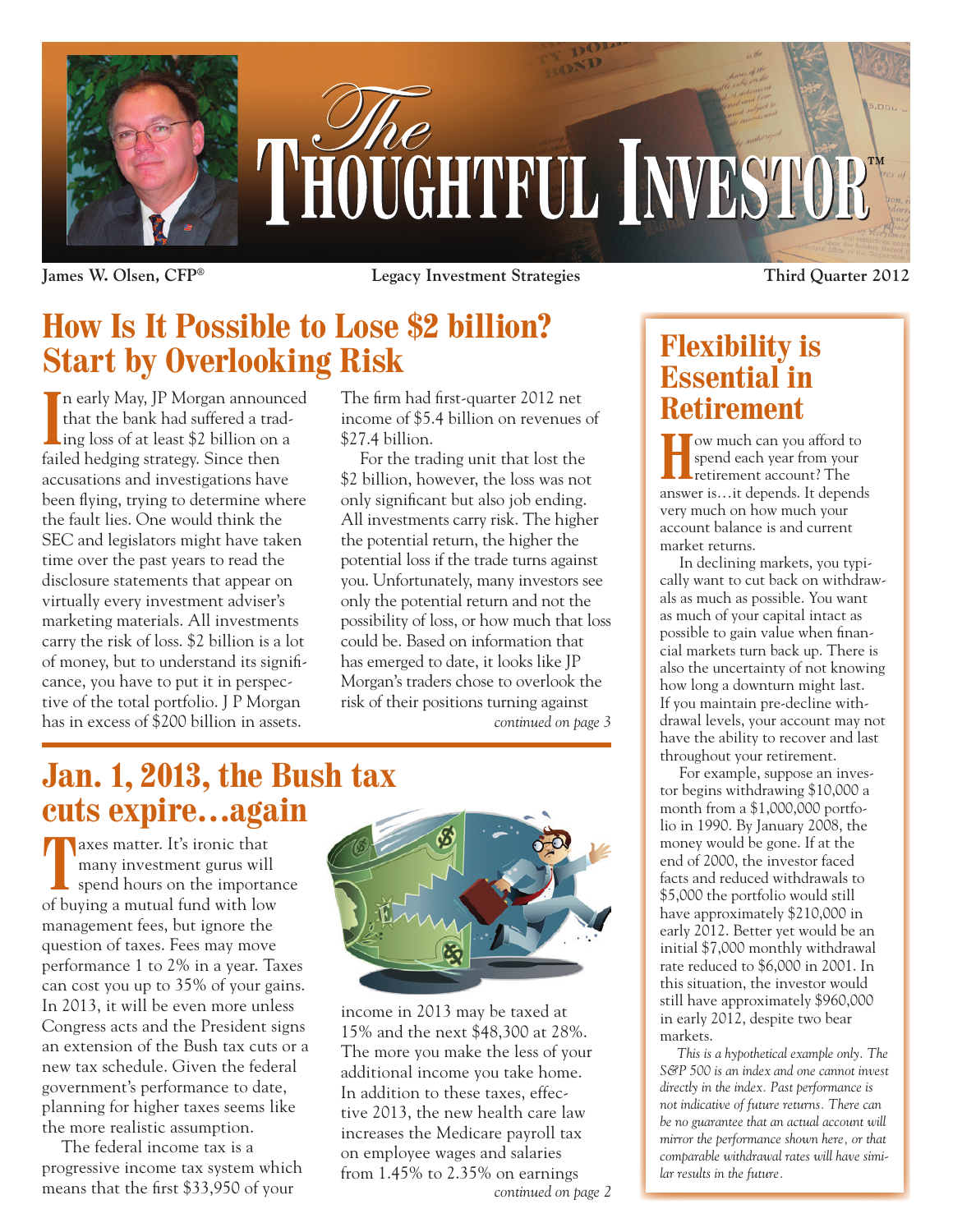### **Jan. 1, 2013, the Bush tax cuts expire…again** *— continued from page 1*

| <b>Taxable Income</b>   | 2012 Tax Rate                         | <b>Potential 2013 Tax Rate</b>                                                                                                    |
|-------------------------|---------------------------------------|-----------------------------------------------------------------------------------------------------------------------------------|
| 0 to \$8,350            | 10%                                   | 15%                                                                                                                               |
| \$8,350 to \$33,950     | 15%                                   | 15%                                                                                                                               |
| \$33,950 to \$82,250    | 25%                                   | 28%                                                                                                                               |
| \$82,250 to \$117,550   | 28%                                   | 31%                                                                                                                               |
| \$117,550 to \$372,950  | 33%                                   | 36%                                                                                                                               |
| More than \$372,950     | 35%                                   | 39.6%                                                                                                                             |
| Long term capital gains | 0% (income under \$33,950)<br>or 15%  | 10% (income under<br>\$33,950) or 20% (8%/18%<br>on gains from assets ac-<br>quired after Dec. 31, 2000<br>and held over 5 years) |
| <b>Dividends</b>        | 0 (income under \$33,950)<br>or $15%$ | 15% -39.6% depending<br>upon top income bracket                                                                                   |

above \$200,000 for individuals and \$250,000 for couples who file jointly. The bill would also apply Medicare taxes of 3.8% to several forms of "unearned income" — capital gains, dividends, interest, royalties and other sources besides wages and salaries — above the \$200,000 and \$250,000 thresholds.

#### **Higher tax rates lower taxable income**

What is particularly interesting about the prospect of increasing taxes is that there seems to be a level at which people feel taxes are fair and they are willing to pay them and there is a point at which income diminishes in response to higher tax rates.

While a number of studies have indicated that higher tax rates produce lower taxable income, Emmanuel Saez, Joel Slemrod, and Seth H. Giertz attempted to quantify the relationship in the March 2012 issue of the *Journal of Economic Literature* in "The Elasticity of Taxable Income with Respect to Marginal Tax Rates: A Critical Review." The short answer to their research is .25: a 10% rise in marginal tax rates will tend to reduce taxable income by 2.5%. If the Bush tax cuts expire, it will be interesting to see if 2013 tax revenues decline as their study indicates.

Why is this important now? Because you may want to take steps to recognize income in 2012 and to push

deductions into 2013 where they may do you more good.

Going forward your goal is to keep your take-home income as high as possible by reducing the impact of taxes. This doesn't necessarily mean reducing your overall income, although that will work as well, but reducing your *taxable* income.

How can you personally reduce your taxable income and thus cut the tax bite? There are three primary tactics:

- Reduce your income,
- Increase your deductions, and
- Take advantage of tax credits.

#### **Contribute to retirement accounts**

The most direct way to reduce your income is to contribute money to an IRA, 401(k) or similar retirement plan at work. Your contribution reduces your wages and lowers your tax bill. How your assets are invested can also impact when you recognize gains. Deferring compensation at work could allow you to schedule receiving that income at a period when you know you will have higher deductions, or lower overall family income.

#### **Take advantage of adjustments**

You can also reduce your Adjusted Gross Income through various adjustments to income found on the front pages of the forms 1040 and 1040A. These adjustments include:

• Classroom expenses for teachers and educators

- Qualified performing artists and other professions
- Student loan interest deduction
- Tuition and fees deduction
- Health savings account deduction
- Moving expenses
- Self-employment tax deduction
- Self-employment health insurance • SEP-IRA, SIMPLE IRA and 401(k) deductions for the self-employed
- Early withdrawal penalties
- Alimony paid
- Domestic Production Activities deduction for certain types of businesses.

#### **Track itemized deductions**

Itemized deductions include expenses for health care, state and local taxes, personal property taxes (such as car registration fees), mortgage interest, gifts to charity, jobrelated expenses, tax preparation fees, and investment-related expenses. By keeping track of your itemized expenses throughout the year you can compare itemized expenses with your standard deduction and take the higher of the two.

Many investors overlook their ability to reduce income from the sale of assets by failing to track capital and short term gains on taxable mutual fund investments. These gains are reported and taxed each year. If they are also reinvested in the mutual fund, they can reduce profits (or show a greater loss) when the funds are sold.

There are tax credits for college expenses, for saving for retirement, and for adopting children. The Hope Credit is for students in their first two years of college. The Lifetime Learning Credit is for anyone taking college classes.

Taxes matter. And while they may be inevitable, there are steps you can take to influence how much you pay. The time to start looking at those options is sooner rather than later.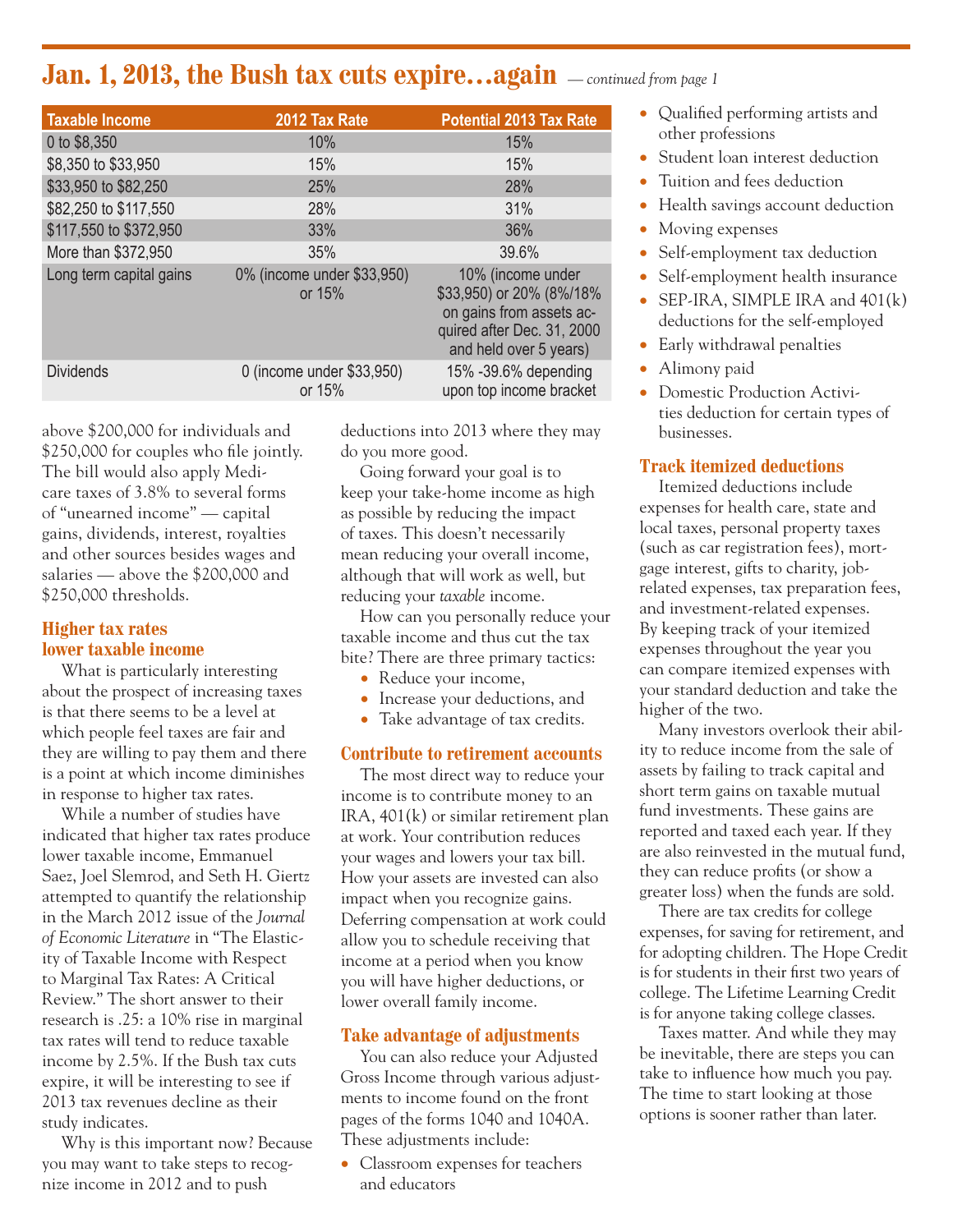## **Not Talking to Your Spouse Can Cost You**

**Y** ou and your spouse have saved<br>diligently. You think you are po<br>tioned to enjoy retirement with diligently. You think you are positioned to enjoy retirement without financial issues and you are looking forward to that first day of pursuing your dreams rather than the company's goals. But before you walk out the door, make certain your retirement plans mesh with those of your spouse.

Often retirement is the first time couples have spent a prolonged period together. If their views differ on how to spend retirement and there's no compromising, the result can be messy. A retirement fund built for two typically doesn't work as well split in half.

Over 50 couples are divorcing at twice the rate they did 20 years ago. They accounted for 9.7% of all divorces in 2009 compared to 4.7% of divorces in 1990, according to census data. In addition to the emotional turmoil of divorce, there's a considerable financial impact, including legal fees if the divorce becomes hostile. Divorce can also eliminate survivor benefits for retirement plans and insurance products.

Planning for retirement needs to start with a sound financial understanding involving both spouses. That's why we advocate that both members of a couple attend investment review sessions and understand what their investments are and how much they can reasonably assume those assets will return under current market conditions. Next, the couple needs to discuss what they want from retirement. Assuming your spouse's goals are the same as yours can be dangerous. Conflicting goals need to come out into the open. And then there's the question of whether or not your goals feasible in light of what you have saved for retirement.

Sharing goals and talking about finances is important throughout a relationship, but when retirement is approaching, it is even more important. In fact one of major stresses of retirement can be watching your savings diminish. While this is a natural part of retirement – you saved the money in order to be able to spend it – having less money can be a source



of considerable insecurity. Will you have enough? Can you afford that trip? Should you sell the house and move into somewhere less expensive?

Putting your decisions in perspective is often easier with the help of your financial adviser. Not only does that introduce a neutral third party to the discussion, but your adviser can bring considerable experience to the discussion including expected returns, withdrawal rates, and alternative sources of income. Retirement planning works best when both members of a couple are involved and you have the right financial advice.

### **How Is It Possible to Lose \$2 billion?** *— continued from page 1*

them. Under estimating the risk of an investment is one of the greatest weaknesses of investors. It is followed by failing to prepare for the unexpected.

What is risk? Put simply, it is the chance that you will lose money. How much money depends upon the investment and your time frame. There is a tendency within the financial industry to try to quantify risk by standard deviation, beta or volatility. Where these measures fail is their inability to distinguish good risk from bad. A stock that increases 15% in a year will almost inevitably have a higher standard deviation, beta or volatility than one that increases 5%, but no investor is going to object to that volatility.

 Risk measures are also backward looking. They are based on what has happened over a specified time period. The future is unknown territory. To

be successful, investors need to be prepared or at least have a response plan for the unexpected. At its most basic this is nothing more than a stop loss which says "I will tolerate up to this amount of loss and then I am out of the position."

The core of active management is the belief that while history doesn't repeat, it does rhyme. There are patterns of human behavior that occur time after time. If you banish from your investing approach the idea that "this time it is different," then you begin to put in place tools to control your risk.

When we talk about investment risk, it's not the 1% loss that comes to mind, but the big losses. The bursting of investment bubbles. Black swans are the unpredictable events that carry a massive impact on market valuations.

More commonly bubbles burst from predictable surprises, surprises that are often anticipated, gradually worsening and explode into crisis. Analyst and legendary investor James Montier of GMO identifies five obstacles to recognizing predictable surprises:

- Over optimism
- The illusion of control
- Self-serving bias
- Myopia
- Inattentional blindness

If we accept that these factors can come into play, then we built systems to prevent them from destroying portfolios. The risk is always going to be there. There is no flawless investment approach. But there are also tools that can be used to assess the level of risk in the market and determine when it is higher than our comfort zone.